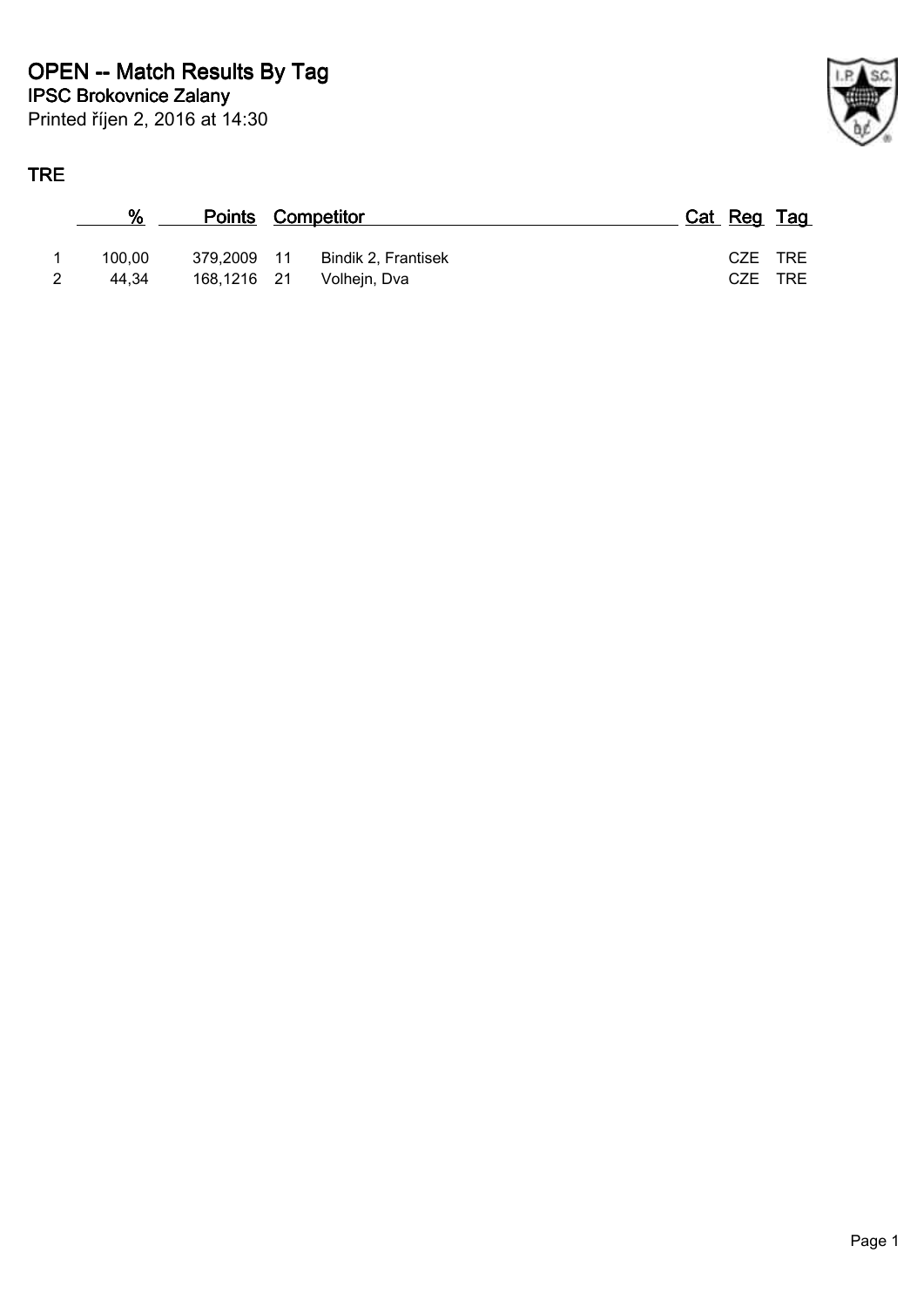**IPSC Brokovnice Zalany OPEN -- Match Results By Tag**

Printed říjen 2, 2016 at 14:30

### **ZAV**

|                | <u>%</u> | <b>Points</b> |     | <b>Competitor</b>      |    | Cat Reg Tag |         |
|----------------|----------|---------------|-----|------------------------|----|-------------|---------|
| $\mathbf 1$    | 100.00   | 388.6511      | 10  | Bindik, Frantisek      |    |             | CZE ZAV |
| $\overline{2}$ | 71,94    | 279,5833      | -32 | Landl, Radek           |    |             | CZE ZAV |
| 3              | 71,62    | 278,3713      | 49  | Polivka, Vladimir      | SS |             | CZE ZAV |
| 4              | 71,45    | 277.6749      | -33 | Hotra, Tomas           |    |             | CZE ZAV |
| 5              | 69,10    | 268,5598      | -20 | Volhejn, Ladislav      |    |             | CZE ZAV |
| 6              | 53,43    | 207.6380      | -17 | Caprata jun., Jaroslav | J  |             | CZE ZAV |
| $\overline{7}$ | 32,21    | 125,1889      | -22 | Wachtfejdl, Pavel      |    |             | CZE ZAV |
|                |          |               |     |                        |    |             |         |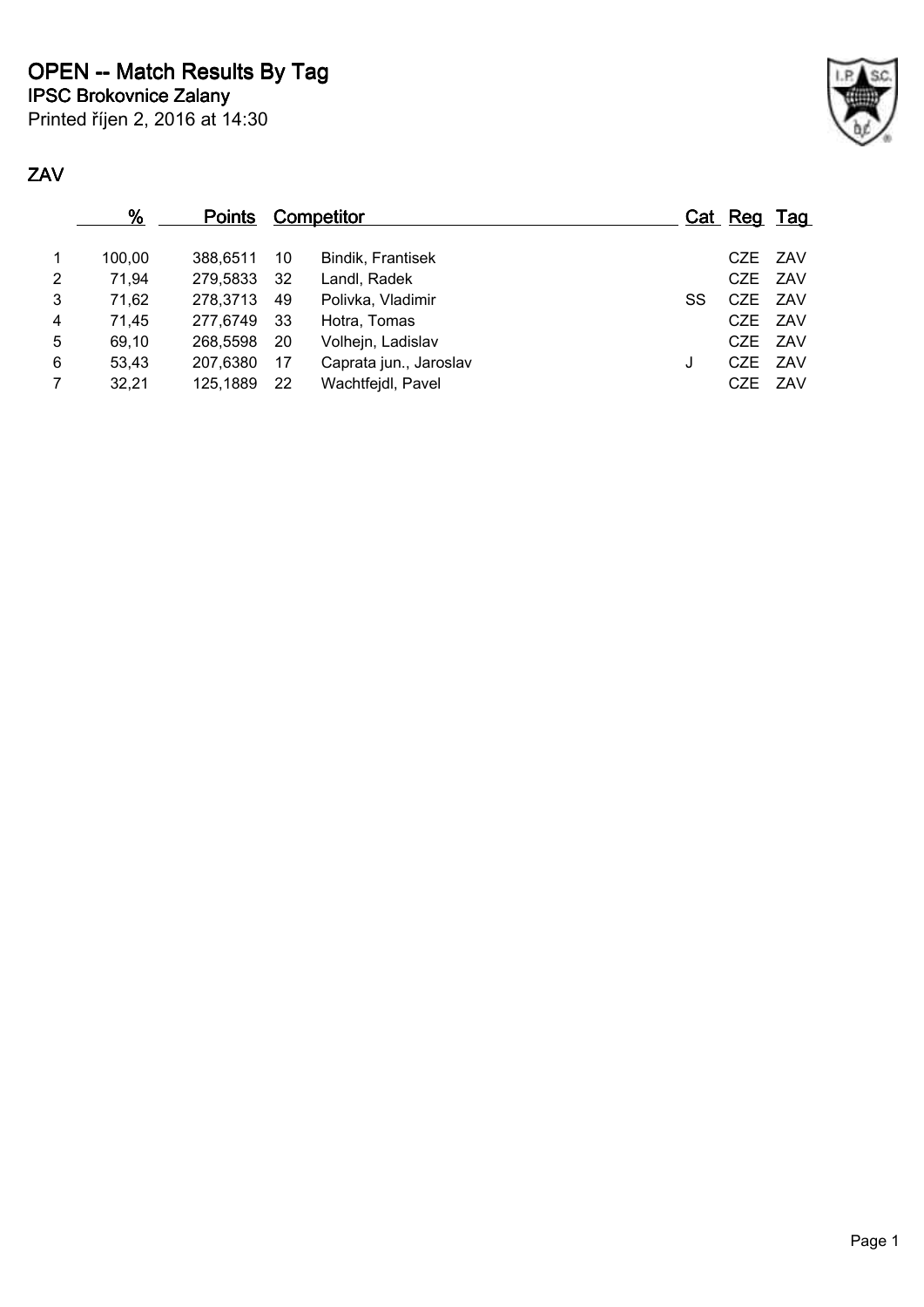

### **TRE**

| ℅      | <b>Points Competitor</b> |              | Cat Reg Tag |  |
|--------|--------------------------|--------------|-------------|--|
| 100.00 | 328.8239 5               | Paul 2, Petr | CZE TRE     |  |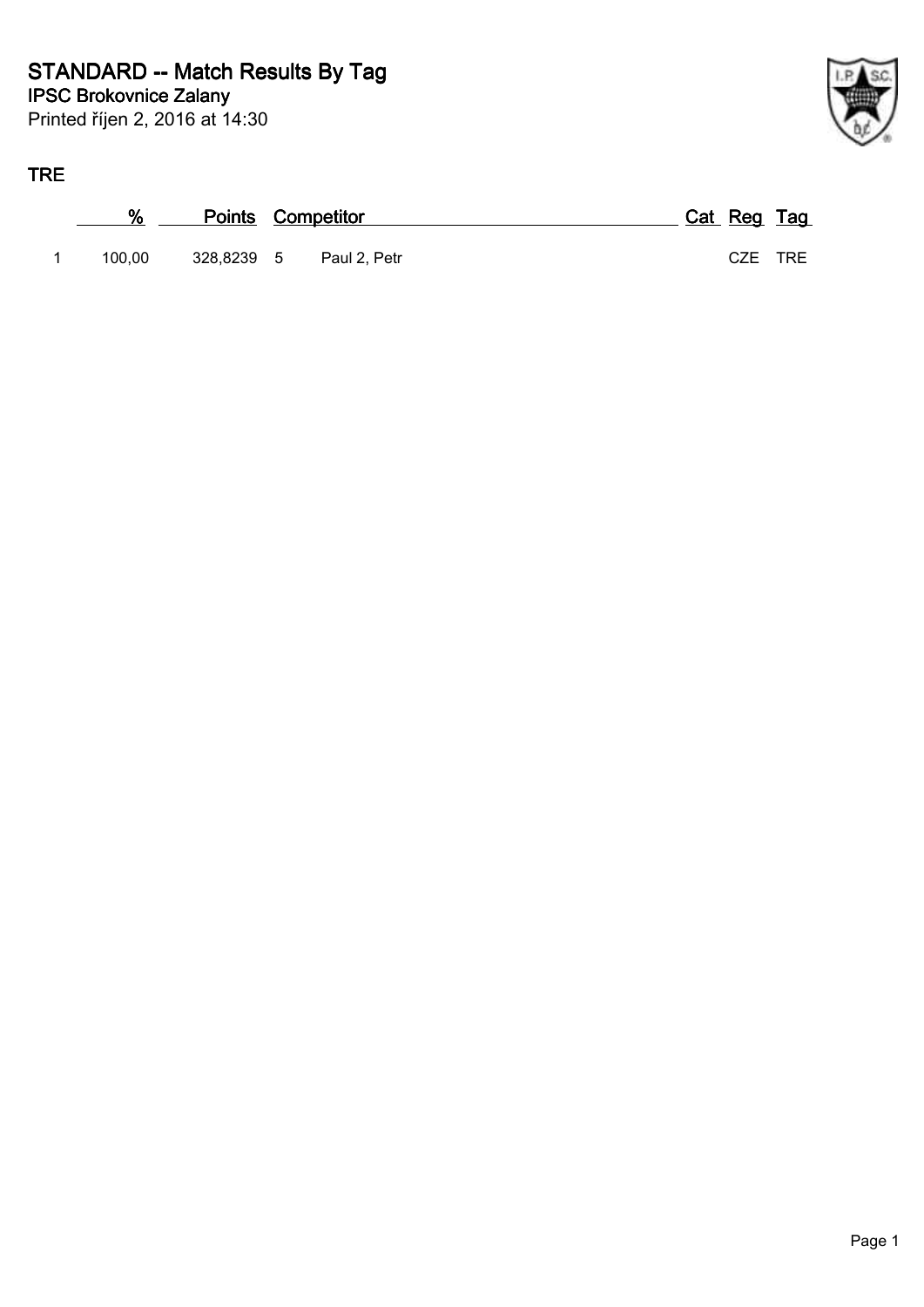**STANDARD -- Match Results By Tag**

**IPSC Brokovnice Zalany**

Printed říjen 2, 2016 at 14:30



#### **ZAV**

|    | $\frac{9}{6}$ | <u>Points</u> |    | <b>Competitor</b> | Cat Reg Tag |     |
|----|---------------|---------------|----|-------------------|-------------|-----|
| 1  | 100,00        | 377.5327      | 28 | Smid, Martin      | CZE ZAV     |     |
| 2  | 85,96         | 324,5302      | 43 | Adam, Michal      | CZE ZAV     |     |
| 3  | 79,79         | 301,2303      | -7 | Lisy, Radovan     | CZE ZAV     |     |
| 4  | 74,15         | 279,9318      | 18 | Caprata, Jaroslav | CZE ZAV     |     |
| 5  | 74,12         | 279,8293      | -1 | Rehberger, Ivo    | CZE ZAV     |     |
| 6  | 73,99         | 279,3219      | 4  | Paul, Petr        | CZE ZAV     |     |
| 7  | 43,86         | 165.5986      | 51 | Dlouhy, Karel     | CZE ZAV     |     |
| 8  | 34,11         | 128,7653      | -2 | Janouch, Pavel    | CZE ZAV     |     |
| 9  | 27,24         | 102,8412      | 23 | Ulman, Tomas      | CZE         | ZAV |
| 10 | 21,70         | 81,9331       | 26 | Pospisil, Lukas   | <b>CZE</b>  | ZAV |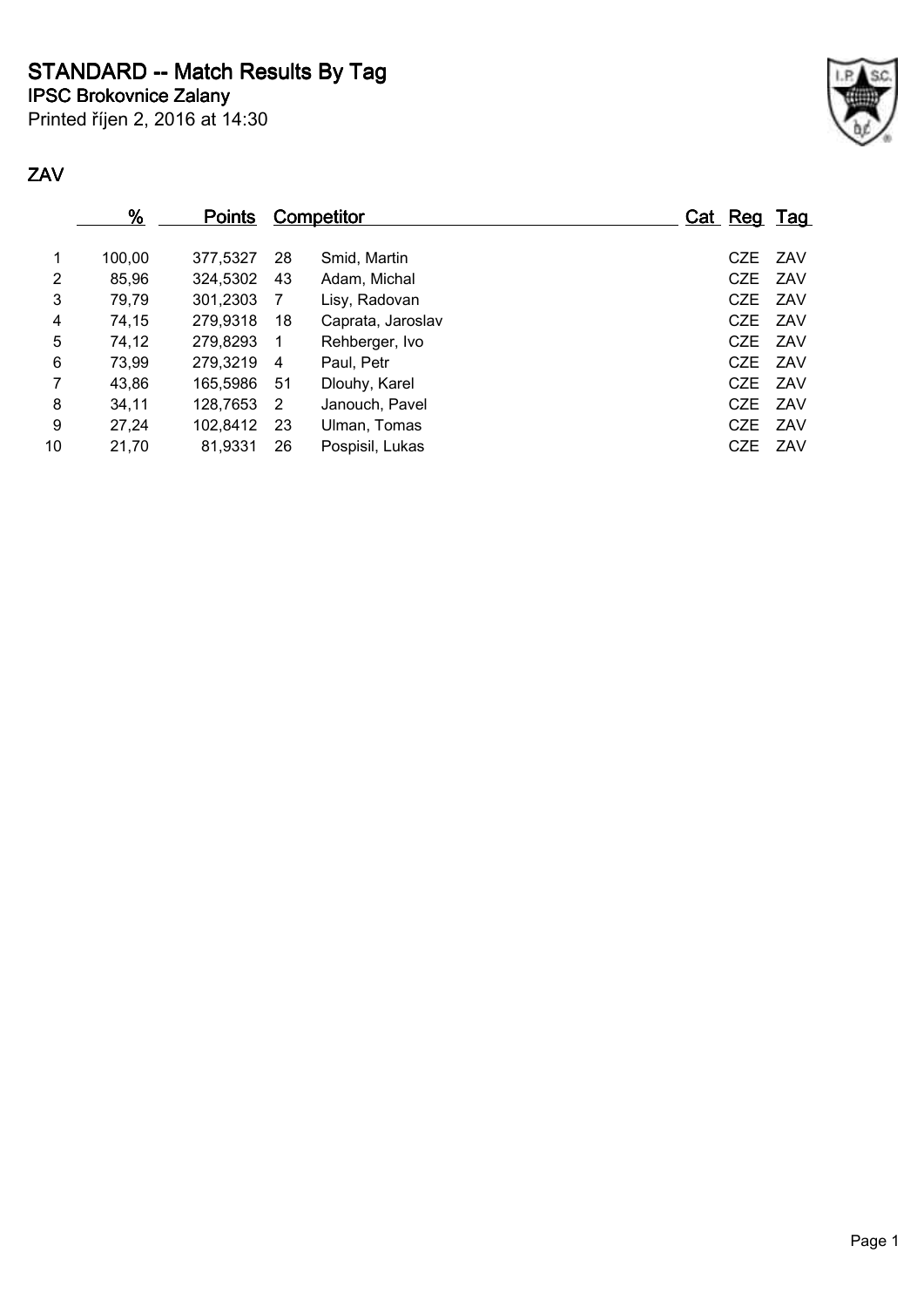#### **IPSC Brokovnice Zalany STANDARD MANUAL -- Match Results By Tag**

Printed říjen 2, 2016 at 14:30

## **TRE**

|    | %      | <b>Points Competitor</b> |                    | Cat Reg Tag |            |
|----|--------|--------------------------|--------------------|-------------|------------|
|    | 100.00 | 367.5378 13              | Vavrecka 2, Michal |             | CZE TRE    |
| 2. | 65.50  | 240.7230 42              | Stahl 2. Robart    |             | CZE TRE    |
| 3  | 64.35  | 236.4953 46              | Pilnacek, Dva      | CZE         | TRE        |
| 4  | 63.54  | 233,5393 34              | Hotra 2, Tomas     | CZE.        | <b>TRE</b> |
|    |        |                          |                    |             |            |